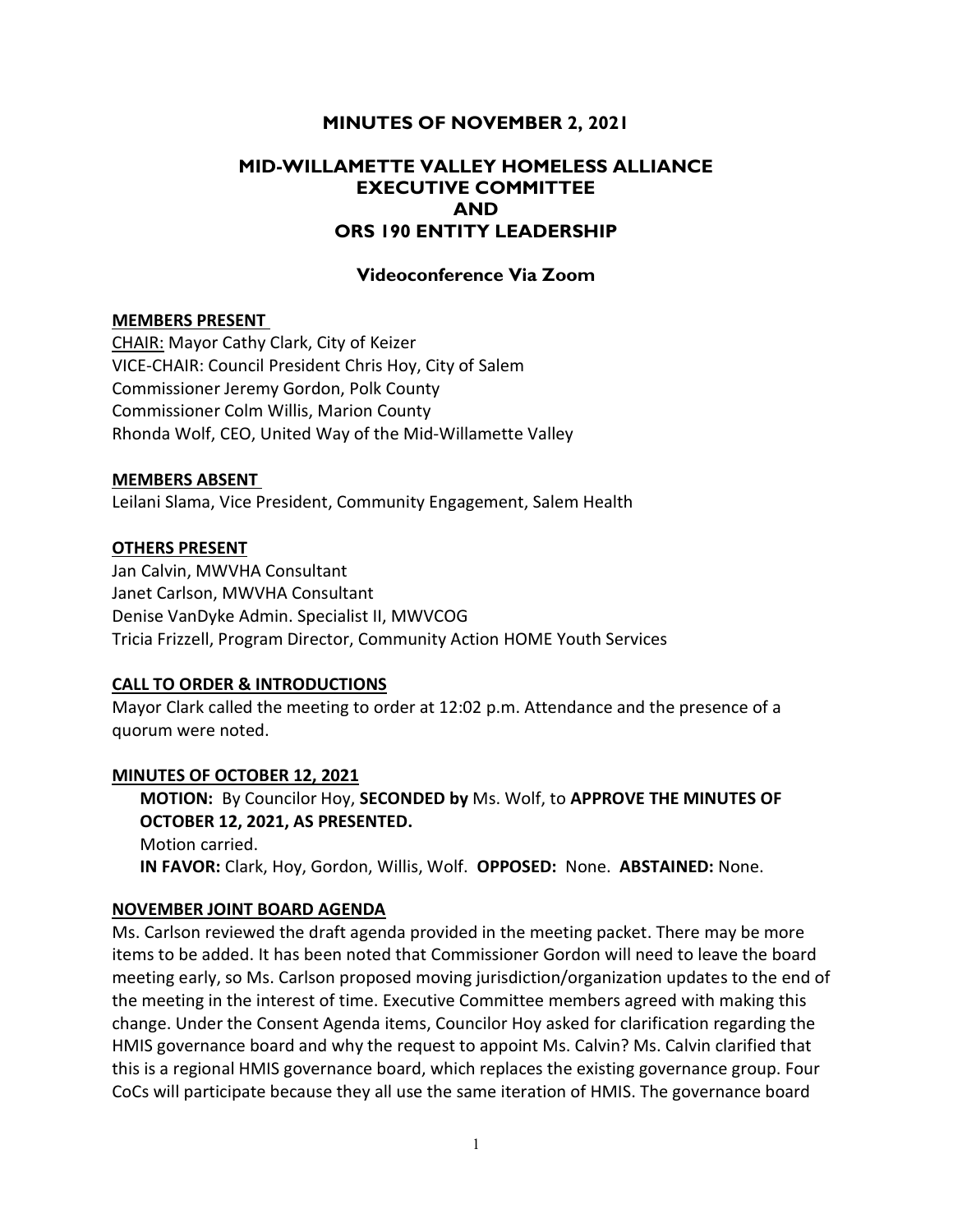will consist of representatives of the four CoCs and will guide how HMIS models are implemented in the region. Councilor Hoy requested that the group be referred to as a "regional" HMIS governance group on the agenda.

With regard to committee charter amendments, Commissioner Willis asked if the Collaborative Committee will be approving appointments to the board of directors? Ms. Carlson replied that only the process for membership appointments is required to be approved, pursuant to federal regulation and as stated in the CoC Governance Charter that was revised last month. Staff will double check to make sure the charter cross-reference is correct and will also clarify who needs to approve the appointment process. The wording may be changed to "recommend" rather than "approve" in reference to the Collaborative Committee's role.

The Consent Agenda includes Permanent Supportive Housing Standards and Rapid Rehousing Standards. The U.S. Department of Housing & Urban Development (HUD) requires that Continuums of Care have standards in place. These are being called "emergency" standards which means there will be a process in the upcoming year to review and improve upon the current documents. Staff borrowed heavily from the Rural Oregon Continuum of Care standards, since those are the standards that providers were using prior to the Alliance being formed. The emergency standards will be incorporated by reference into the CoC Governance Charter. CoC-funded projects are required to comply with these standards.

ORS 190 Entity Business includes a new contract with Lisa Trauernicht, who will be assuming Carla Munns' responsibilities in providing staff support to the Performance & Evaluation Committee and Point-in-Time Workgroup. The agenda item to offer Ms. Munns' the YHDP contract will be removed, as Ms. Munns provided the chair and vice chair her letter of resignation, effective November 19. Discussion ensued regarding a succession plan for Ms. Munns. Ms. Carlson said she will help with the Youth Homelessness Demonstration Program (YHDP) meetings during November. She also noted that the ORS 190 Entity would need to conduct a request for proposals process, unless a sole source procurement is appropriate. The position is only guaranteed for one year, as it is funded with the YHDP one-year planning grant. Chair Clark asked Ms. Carlson to prepare a summary document of the contract requirements. Ms. Munns' letter of resignation will be included in the board agenda packet.

Discussion ensued regarding a succession plan for Ms. Munns. Ms. Carlson said she will help with the Youth Homelessness Demonstration Program (YHDP) meetings during November. She also noted that the ORS 190 Entity would need to conduct a request for proposals process, unless a sole source procurement is appropriate. The position is only guaranteed for one year, as it is funded with the YHDP one-year planning grant. Chair Clark asked Ms. Carlson to prepare a summary document of the contract requirements. Ms. Munns' letter of resignation will be included in the board agenda packet.

Ms. Carlson explained that the ORS 190 Entity's liability insurance is due for renewal in November. The organization received a recent notice from Hartford that the company will not renew the general liability policy, because of the age of COG's office building and the nature of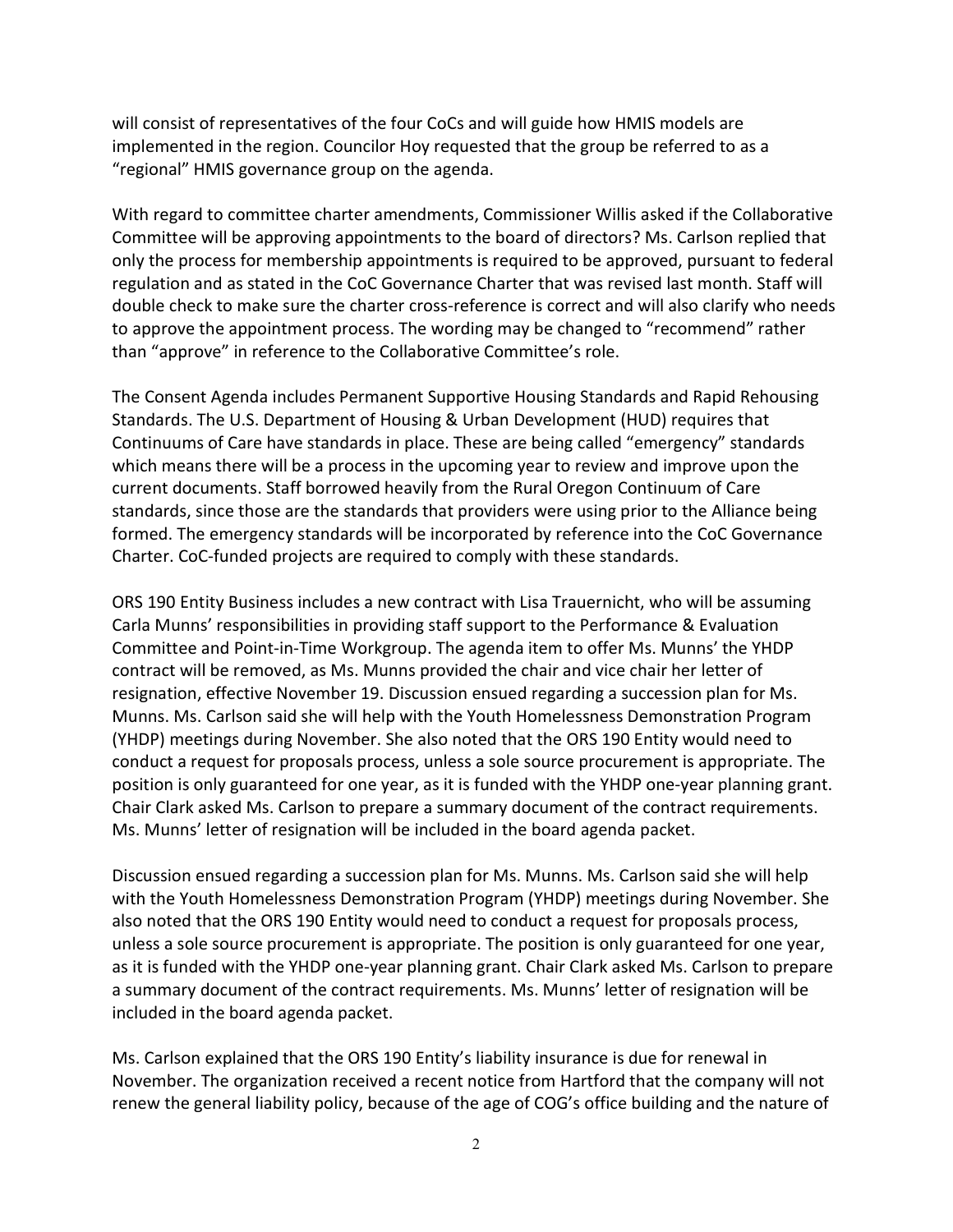the business, i.e., homelessness. Ms. Carlson is working with Huggins Insurance to find another provider.

The final HUD Notice of Funding Opportunity (NOFO) application with attachments was too large to email to certain board members. There are more than 100 pages without the final attachments. The board meeting item will include a PowerPoint presentation. Staff will only be able to touch on the highlights due to time. Commissioner Willis raised questions about responses to the racial equity questions. He expressed concerns about answering "yes" to the items: "People of different races and ethnicities are less likely to receive homeless assistance;" and "People of different races and ethnicities are less likely to receive a positive outcome from homeless assistance." Ms. Carlson replied that the Willamette University study found that language can be a barrier to receiving homeless assistance, especially for Spanish speakers. Discussion ensued about whether we have the definitive data to answer yes. Ms. Carlson noted that Ms. Calvin has requested the data that the Willamette MBA team reviewed from Oregon Housing & Community Services and will provide that to Commissioner Willis and any other interested board members. Commissioner Gordon stated that the study's conclusions about people with language barriers are consistent with social science literature. Councilor Hoy stated that he agreed with the study's conclusions. Ms. Wolf stated that United Way has worked with clients who have experienced the types of barriers described in the study.

Commissioner Willis expressed concerns that the application includes a "no" response to the item: "The CoC's board and decision-making bodies are representative of the population served in the CoC." Ms. Carlson explained that because board members are primarily selected by the Alliance member organizations, the racial and ethnic composition of the board is somewhat out of our control. Ms. Calvin confirmed that the current board membership is not representative of the region's homeless population related to race and ethnicity. When asked about the quality of available data regarding the diversity of the homeless population, Ms. Calvin replied that HMIS data has many people listed as race and ethnicity "unknown." Ms. Carlson added that honest answers are more beneficial in our application than "right" answers. We need to acknowledge that we have room to grow and improve. A lack of positive outcomes shows that there are barriers within the system, not that any particular provider organization was purposefully practicing discrimination. Commissioner Willis replied that the data seems anecdotal. Ms. Carlson offered to provide additional information, along with the requested data.

The agenda includes a Supplemental Budget with a lot of changes, because of receiving the large YHDP grant and the potential for additional grants. The items are included in the Supplemental Budget document and should be self-explanatory. The ORS 190 Entity is required under local budget law to hold a budget hearing which was noticed on October 27 in the Statesman Journal and Polk County Itemizer-Observer.

Jurisdictional/organization updates will be right after the budget hearing. This agenda change can be included in the final meeting packet.